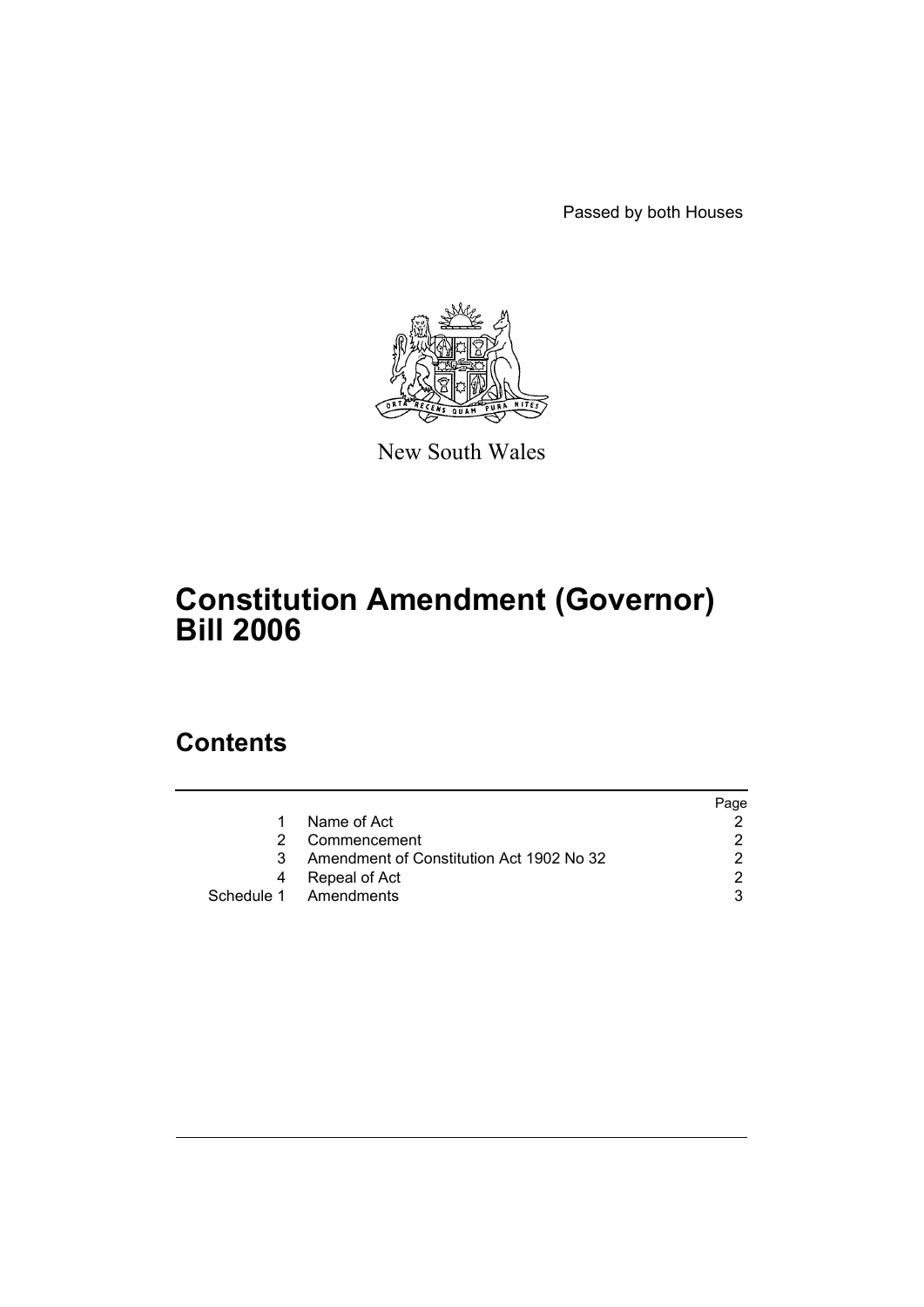*I certify that this PUBLIC BILL, which originated in the LEGISLATIVE ASSEMBLY, has finally passed the LEGISLATIVE COUNCIL and the LEGISLATIVE ASSEMBLY of NEW SOUTH WALES.*

> *Clerk of the Legislative Assembly. Legislative Assembly, Sydney, , 2006*



New South Wales

# **Constitution Amendment (Governor) Bill 2006**

Act No , 2006

An Act to amend the *Constitution Act 1902* with respect to the administration of the government of the State during the unavailability of the Governor or the Lieutenant-Governor.

*I have examined this Bill, and find it to correspond in all respects with the Bill as finally passed by both Houses.*

*Chairman of Committees of the Legislative Assembly.*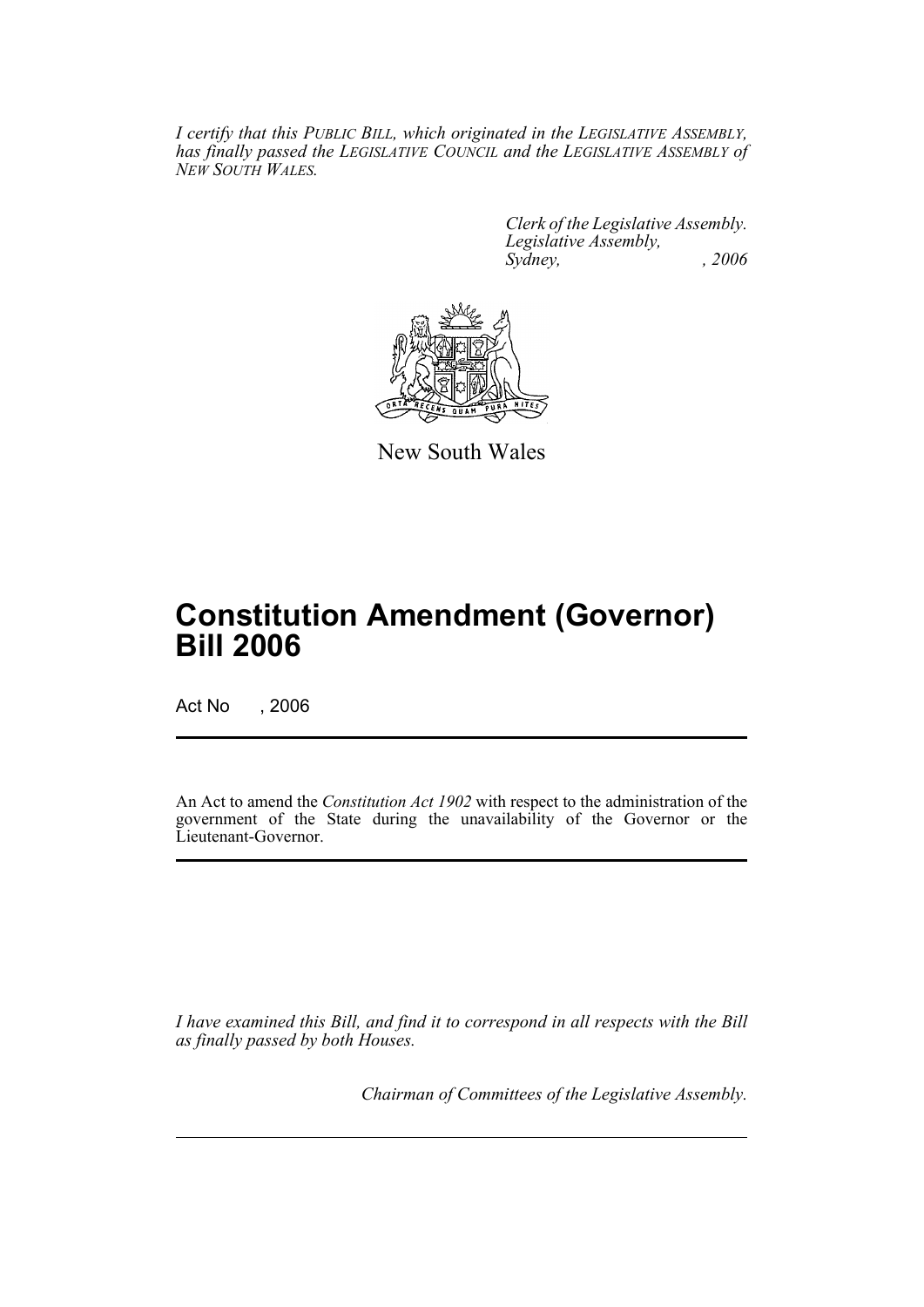## **The Legislature of New South Wales enacts:**

### **1 Name of Act**

This Act is the *Constitution Amendment (Governor) Act 2006*.

# **2 Commencement**

This Act commences on the date of assent.

# **3 Amendment of Constitution Act 1902 No 32**

The *Constitution Act 1902* is amended as set out in Schedule 1.

# **4 Repeal of Act**

- (1) This Act is repealed on the day following the day on which this Act commences.
- (2) The repeal of this Act does not, because of the operation of section 30 of the *Interpretation Act 1987*, affect any amendment made by this Act.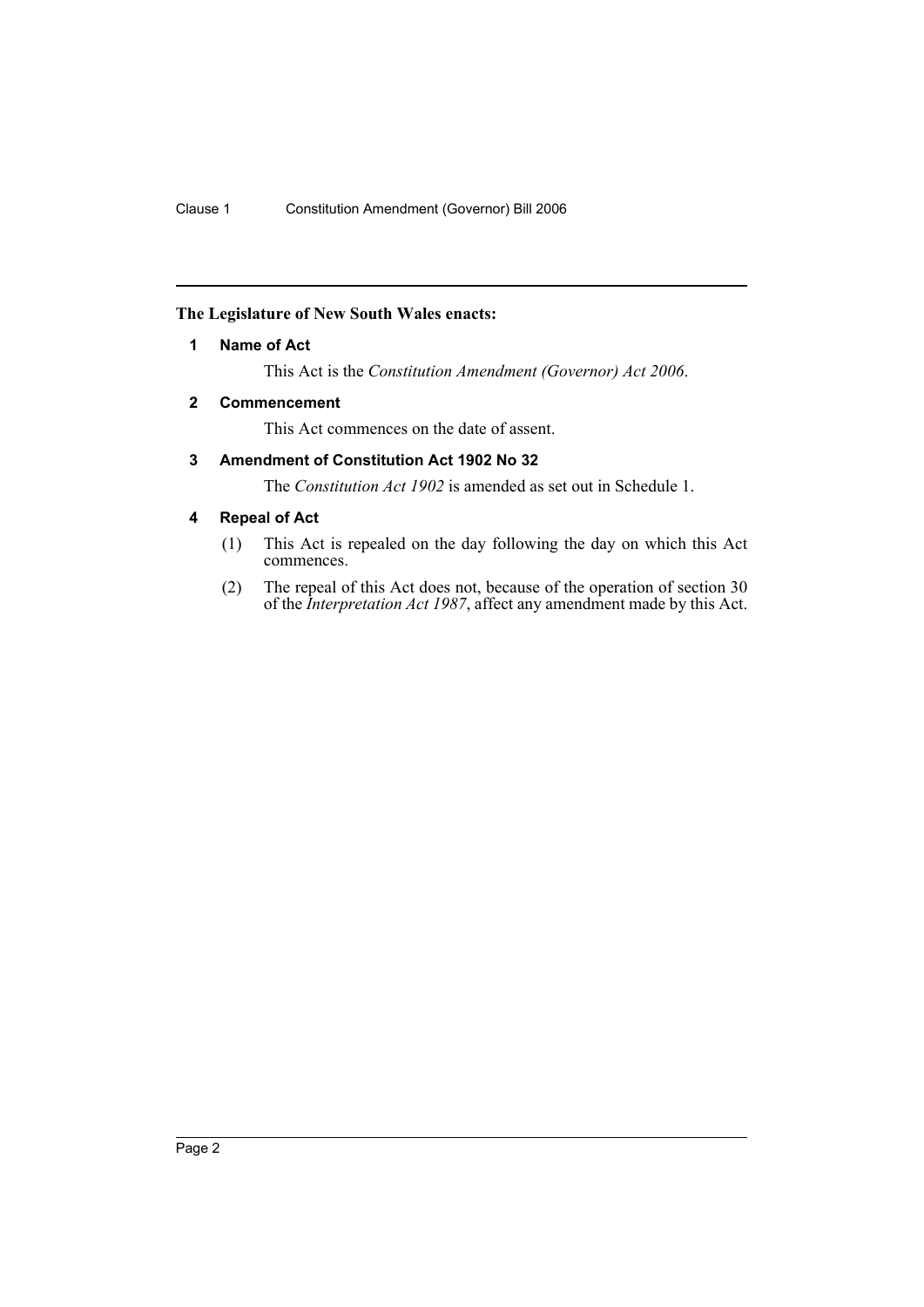Constitution Amendment (Governor) Bill 2006

Amendments **Schedule 1** and the set of the set of the set of the set of the set of the set of the set of the set of the set of the set of the set of the set of the set of the set of the set of the set of the set of the set

# **Schedule 1 Amendments**

(Section 3)

#### **[1] Section 9**

Insert before section 9A:

#### **9 Meaning of "unavailable"**

For the purposes of this Part, the Governor or any other officer is *unavailable* if the Governor or other officer:

- (a) has assumed the administration of the government of the Commonwealth, or
- (b) is absent from the State, or
- (c) is physically or mentally incapacitated, or
- (d) is otherwise unavailable to exercise and perform his or her powers and functions.

# **[2] Section 9B Appointment of Lieutenant-Governor and Administrator**

Omit section 9B (3) (b). Insert instead:

(b) if the Chief Justice is the Lieutenant-Governor or if there is a vacancy in the office of Chief Justice or the Chief Justice is unavailable—the next most senior Judge of the Supreme Court who is for the time being available,

## **[3] Section 9B (4)**

Omit "and is not absent from the State or incapacitated".

Insert instead "and is available".

#### **[4] Section 9C Administration of government by Lieutenant-Governor or Administrator**

Omit section 9C (1)–(4). Insert instead:

- (1) The Lieutenant-Governor or Administrator shall, subject to this section, assume the administration of the government of the State if:
	- (a) there is a vacancy in the office of Governor, or
	- (b) the Governor is unavailable.
- (2) The Governor shall not, for the purposes of this section, be regarded as being unavailable at any time when there is a subsisting appointment of a deputy under section 9D and the deputy is available.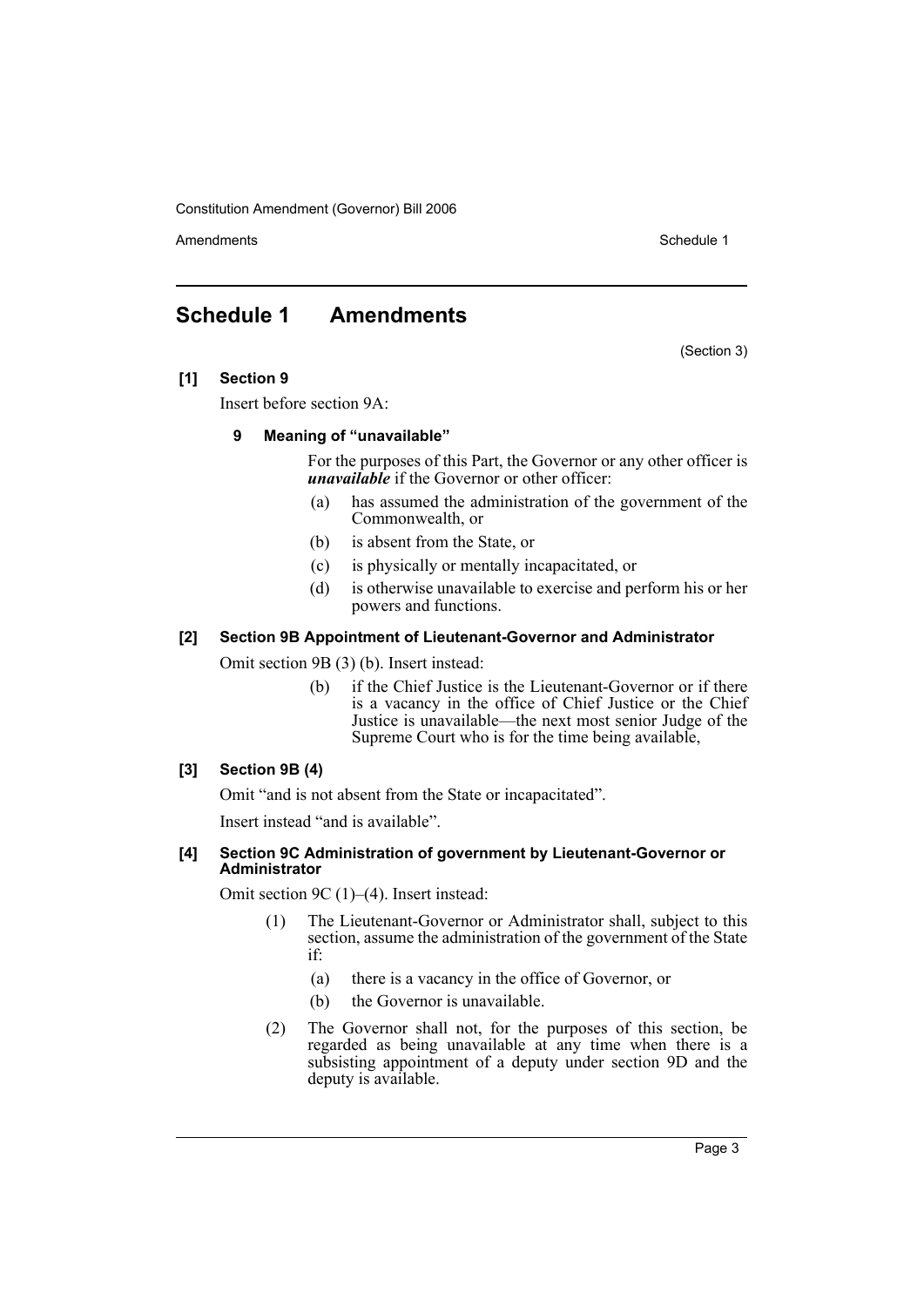#### Constitution Amendment (Governor) Bill 2006

Schedule 1 Amendments

- (3) The Administrator shall not assume the administration of the government of the State unless there is a vacancy in the office of Lieutenant-Governor or the Lieutenant-Governor is unavailable.
- (4) The Lieutenant-Governor or Administrator shall, upon assuming the administration of the government of the State, notify:
	- (a) the Premier, or
	- (b) in the event that the Premier is not able to be contacted to give the notification—the next most senior Minister of the Crown (if any) who is able to be contacted.

Notification is not required if concurrence is required under subsection (4A) for the assumption of administration.

- (4A) The Lieutenant-Governor or Administrator shall not assume the administration of the government of the State because of any unavailability referred to in section 9 (d) unless:
	- (a) the Premier has concurred in the assumption of administration, or
	- (b) in the event that the Premier is not able to be contacted to obtain concurrence—the next most senior Minister of the Crown (if any) who is able to be contacted has concurred in the assumption of administration, or
	- (c) neither the Premier nor any other Minister of the Crown is able to be contacted to obtain concurrence, and the Lieutenant-Governor or Administrator is of the opinion that the assumption of administration is authorised by subsection (4B).

The Premier or other Minister is not to give concurrence unless of the opinion that the assumption of administration is authorised by subsection (4B).

- (4B) An assumption of administration because of any unavailability referred to in section 9 (d) is authorised if:
	- (a) the powers or functions of the Governor are required to be exercised or performed during that unavailability, or
	- (b) the duration of that unavailability cannot be determined,

and the special circumstances require the assumption of administration.